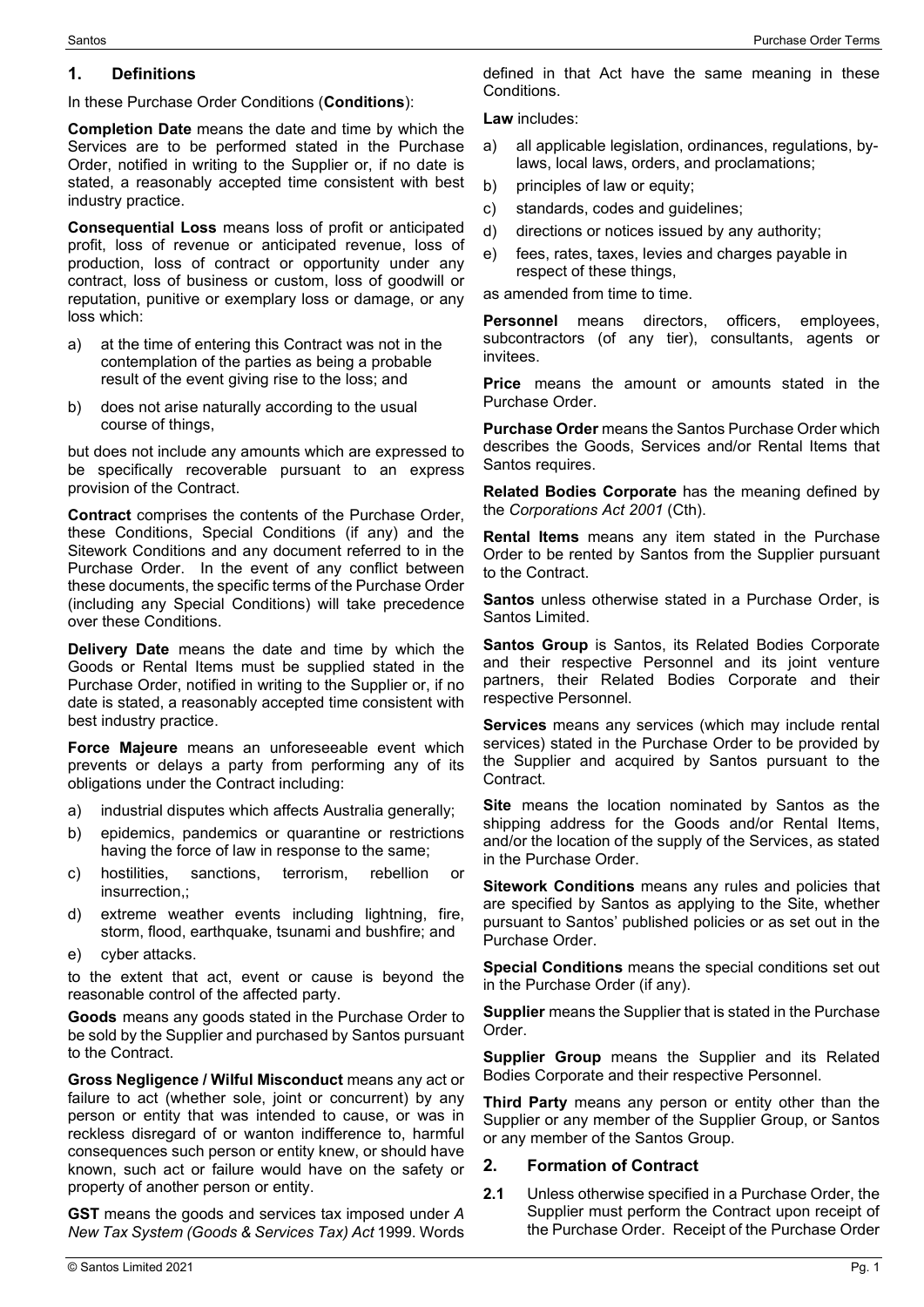will be taken to have occurred 2 business days after it is sent to the Supplier unless the Supplier acknowledges receipt earlier.

- **2.2** No terms or conditions sought to be imposed by the Supplier (including any terms contained in any Supplier tender, offer, counteroffer or proposal) are incorporated in the Contract, unless specifically referred to in the Purchase Order or separately accepted in writing by Santos.
- **2.3** If Santos enters into the Contract as operator on behalf of joint venture partners, then Santos executes the Contract as an agent for and on behalf of the joint venture partners in their several interests.

### <span id="page-1-0"></span>**3. Supply**

- **3.1** The Supplier will supply to Santos:
	- a) the Goods or Rental Items by the Delivery Date; and/or
	- b) the Services by the Completion Date.
- <span id="page-1-1"></span>**3.2** Goods must be new and fit for purpose upon delivery and must, for the period of 1 year commencing on the later of:
	- a) the Delivery Date; or
	- b) the date of delivery to Santos,

comply with the specification or description in the Purchase Order and be free from defects.

- <span id="page-1-2"></span>**3.3** Services must be performed safely, skilfully, diligently and according to the agreed timetable, and by suitably qualified and competent people and, for the period of 1 year commencing on the later of:
	- a) the Completion Date; or
	- b) the date of completion of the Services,

comply with the specification or description in the Purchase Order.

- **3.4** All the Supplier's documents, drawings and reports to be supplied under the Purchase Order must be accurate, comprehensive and complete.
- **3.5** The parties must comply with the terms of this Contract and the Sitework Conditions, and nothing in this clause [3](#page-1-0) limits or prejudices any of Santos' rights or other remedies at Law.

### **4. Price and Payment**

- **4.1** The Price is fixed, not subject to any adjustment and includes all costs that may be incurred by the Supplier in performing its obligations, and it includes all excise, duties and taxes (excluding GST).
- **4.2** Santos will pay the Price to the Supplier within 30 days of the end of the month in which a correct invoice is received, unless otherwise specified on the Purchase Order.
- **4.3** If it is a Taxable Supply, Santos will pay to the Supplier the GST in respect of the Taxable Supply provided that the Supplier submits a valid tax invoice that must include:
	- a) the Purchase Order number;
	- b) the Goods, Rental Items and/or Services supplied under that tax invoice;
- c) the Site and date of supply;
- d) if Services are charged by time, the time spent by the people; and
- e) any other details reasonably requested by Santos.
- **4.4** By submitting an invoice, the Supplier warrants that the Goods, Rental Items and/or Services have been supplied according to the Contract and the amounts in the invoice are true and correct.
- **4.5** Santos may set off, from any monies due to the Supplier (whether under this Contract or any other agreement with Supplier), any sum that is payable by the Supplier to Santos.
- **4.6** All payments are payments on account. The presentation, payment or non-payment of an invoice will not constitute a settlement of a dispute, a remedy of account stated or otherwise waive or affect the rights of the parties.

### **5. Delivery**

- **5.1** Unless stated otherwise in the Purchase Order, the Supplier must, at its own cost and risk:
	- a) in the case of Goods and/or Rental Items, deliver the Goods and/or Rental Items to the Site specified in the Purchase Order. Delivery is taken to occur upon completion of offloading by the Supplier. If the Goods and/or Rental Items are lost or damaged in transit, the Supplier must replace them at its cost as soon as practicable; and
	- b) in the case of Services, provide the Services (including any deliverables) at the Site(s) specified in the Purchase Order by the due date.
- **5.2** If stated in the Purchase Order, Santos will arrange for the Goods and/or Rental Items to be collected from the Supplier. Delivery occurs when possession of the Goods and/or Rental Items is transferred to Santos or to Santos' nominated transporter.
- **5.3** The Supplier must, at its own cost, ensure the Goods and/or Rental Items are adequately packed to the standard specified by Santos' Packing Marking Shipping Specification.
- **5.4** The Supplier must provide sufficient documents to enable Santos to identify the Goods and/or Rental Items being delivered including the Purchase Order number, description, quantities and any data sheets or other materials as required by Law.
- **5.5** Where Services contain deliverables, physical title in each deliverable passes to Santos upon creation of that item. The Supplier bears the risk for each deliverable until completion of testing, inspection and acceptance by Santos to its sole satisfaction.
- **5.6** Title in the Goods passes to Santos when delivery is completed according to this Contract or when Santos pays for the Goods, whichever is earlier. Unless otherwise stated in the Purchase Order:
	- a) risk in the Goods passes to Santos when they are delivered according to this Contract; and
	- b) risk in any Rental Items always remains with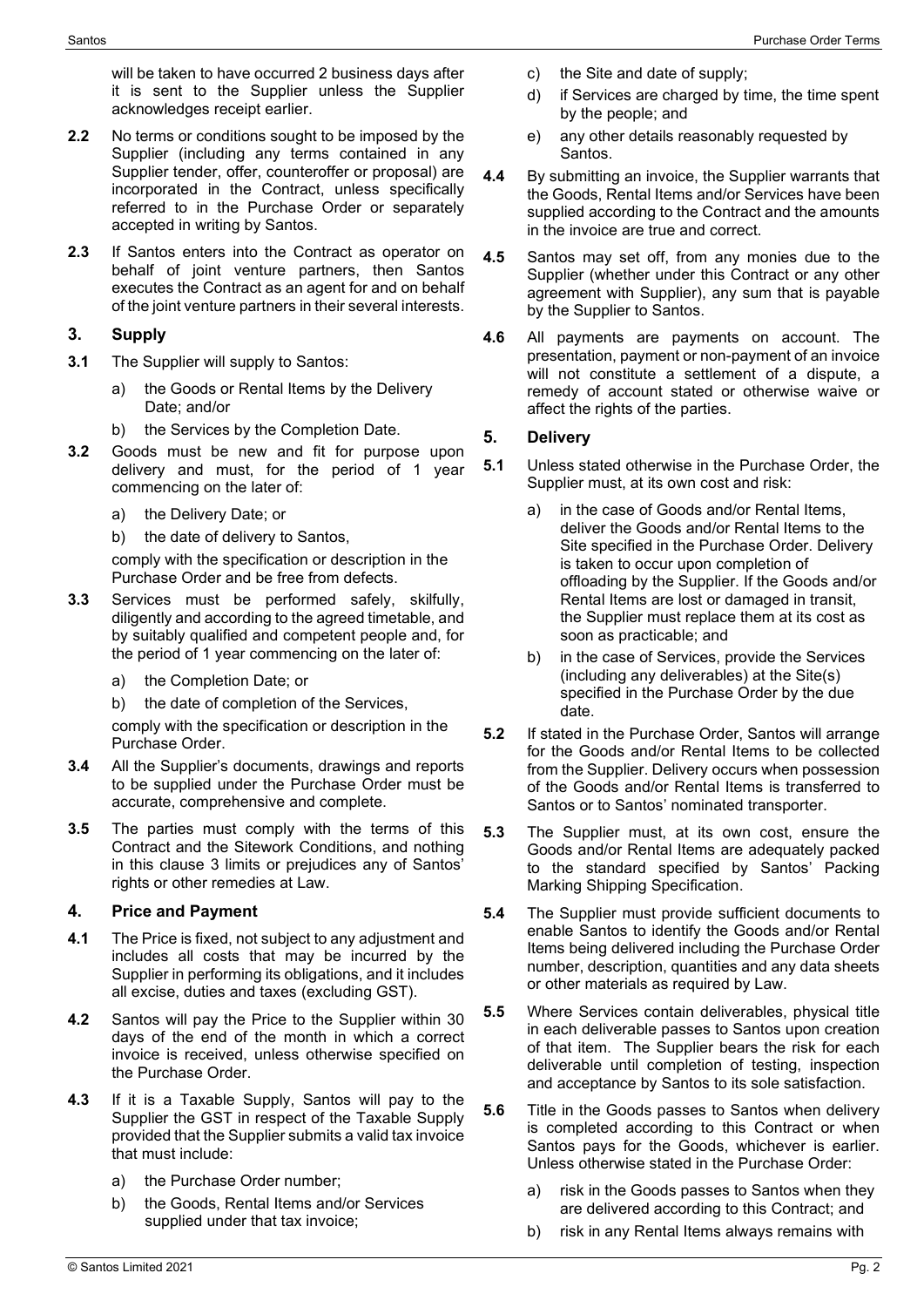### the Supplier.

## **6. Rental Conditions**

- **6.1** The Supplier retains title to the Rental Items. The Supplier must allow Santos to possess and enjoy the Rental Items on an exclusive basis during the term without any interruption.
- **6.2** All Rental Items must be new (unless otherwise agreed by Santos), fit for purpose and in safe working condition.
- **6.3** At the end of the Contract, the Rental Items will be collected by the Supplier at its own cost.

## **7. Non-Compliance and Returns**

- <span id="page-2-0"></span>**7.1** If any Goods or Rental Items fail to comply with this Contract, Santos may (without prejudice to its other rights at Law) give the Supplier notice to collect the Goods and/or Rental Items, or return them, at the Supplier's expense, and the Supplier must reimburse Santos the Price of those Goods or Rental Items, plus any costs incurred by Santos in returning them, within 5 business days of receipt of a request for reimbursement.
- **7.2** If an event occurs under clause [7.1:](#page-2-0)
	- a) risk in the Goods or Rental Items will revert to the Supplier upon collection or return; and
	- b) for Goods only, title will revert upon reimbursement of the Price by the Supplier.
- **7.3** Where Santos agrees in writing that the Supplier may resupply Goods or Rental Items, rather than reimbursing Santos the Price under clause [7.1,](#page-2-0) the Supplier warrants such resupplied Goods or Rental Items in accordance with clause [3.2](#page-1-1) for the period of 1 year commencing from the date of the resupply to Santos.
- **7.4** Acceptance of the Goods and/or Rental Items after any inspection and/or testing by Santos does not relieve the Supplier of any of its obligations to perform the Contract.
- **7.5** The Supplier must ensure that any warranties from sub-suppliers applicable to the Goods or Services (if applicable) are transferred to Santos.
- **7.6** If any Services fail to comply with this Contract, the Supplier, if requested to do so by Santos, must promptly re-perform the deficient part of the Services at the Supplier's cost and within a reasonable time as stipulated by Santos. The Supplier warrants such re-performed Services in accordance with clause [3.3](#page-1-2) for the period of 1 year from the final date of re-performance of the relevant Services. If the Supplier fails to re-perform the Services at all or in a timely manner, Santos may have the relevant Services performed by others and recover its costs and losses in this regard from the Supplier.

### **8. Site Conditions**

The Supplier must ensure that its employees, contractors, agents and invitees:

a) complete any inductions required by Santos

prior to commencing performance of the Contract;

- b) comply with the Sitework Conditions or reasonable directions provided by Santos when on Site;
- c) use their best endeavours not to interfere with Santos' activities on the Site; and
- d) ensure that they do not leave rubbish or debris on the Site.

## **9. Supplier Warranties**

The Supplier represents and warrants to Santos that:

- a) all information in brochures, quotes or tenders provided in connection with the provision of the Goods or Services is accurate;
- b) it has unencumbered title to, and use of, the Goods and any Rental Items, and use of them under the Contract will not infringe the rights of any Third Party;
- c) it holds, will maintain and comply with all licences, permits, forms, applications and authorities under Law to perform the Contract; and
- d) no virus or other harmful code or data designed to interrupt, damage, destroy or limit the functionality of any software, hardware or equipment will be introduced into Santos' or any member of the Santos Group's systems as a result of the supply of the Goods or Services by the Supplier.

# **10. Indemnity**

- **10.1** The Supplier indemnifies the Santos Group from any and all claims, loss or damage relating to:
	- a) death, personal injury (including physiological injury) or illness of any member of the Supplier Group; or
	- b) Supplier Group property (including Rental Items not in the possession of the Santos Group) used in connection with the provision of the Goods or Services or
	- c) any Third Party property or death, personal injury (including physiological injury) or illness of any Third Party except to the extent caused by the negligent act or omission of any member of the Santos Group; or
	- d) any discharge, spill or leak of any pollution and contamination (including waste, fuel, lubricants, grease, well product and export product):
		- 1) emanating from the Supplier Group property (including Rental Items) or Santos Group property in the care, custody or control of the Supplier Group; or
		- 2) from any Supplier Group property lost or damaged at Site (including the recovery of such property); or
	- e) the raising, removal, destruction, lighting or marking of the wreck or debris of Supplier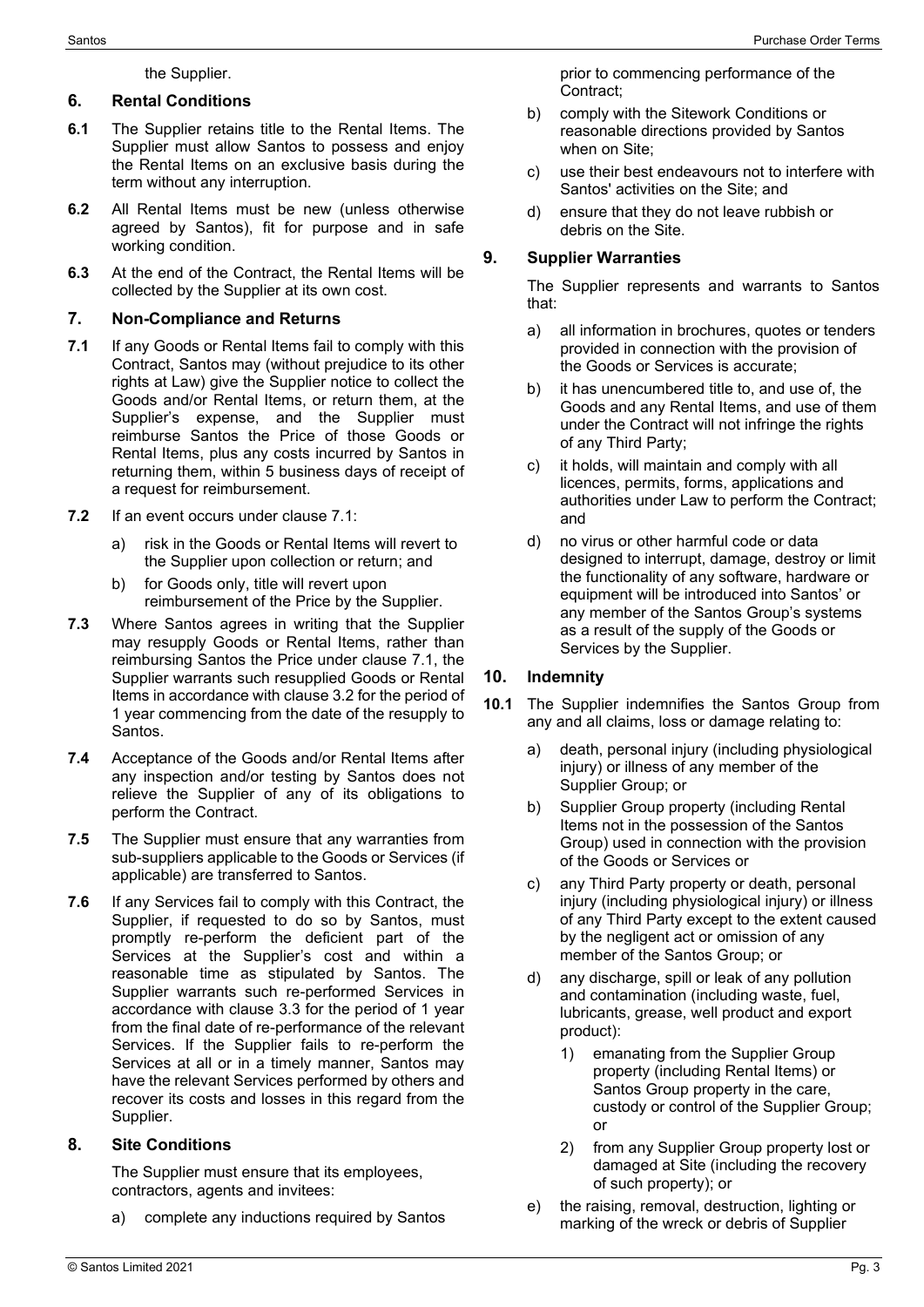Group property or Rental Items where such raising, removal, destruction, lighting or marking is compulsory by Laws, or is interfering with the operations of Santos or any member of the Santos Group, or is a hazard to fishing or navigation; or

- f) Santos defending any proceedings brought by a government authority against any member of the Santos Group arising from the Supplier Group's wrongful or negligent act or omission in performing the Contract; or
- g) any fines or penalties of any nature relating to Supplier Group's breach of Law or any conditions of approvals, permits, licences or clearances relating to the Goods, Services or Rental Items or the Contract or any member of the Santos Group being charged with an offence due to the Supplier Group's wrongful or negligent act or omission in performing the Contract.
- **10.2** Santos indemnifies the Supplier Group from any and all claims, loss or damage relating to:
	- a) death, personal injury (including physiological injury) or illness of any member of the Santos Group; or
	- b) Santos Group property used in connection with the provision of the Goods or Services; or
	- c) any Third Party property or death, personal injury (including physiological injury) or illness of any Third Party except to the extent caused by the negligent act or omission of any member of the Supplier Group; or
	- d) pollution or contamination (including waste, fuel, lubricants, grease, well product and export product) emanating from Santos Group property; or
	- e) loss of or damage to any well or hole (including but not limited to the costs of any re-drilling); blowout, fire, explosion, cratering or any uncontrolled well condition (including the costs to control a well); or damage to any reservoir, geological formation or underground strata or the loss of associated oil, water or gas arising from or relating to the performance of the Contract.
- **10.3** The indemnities in the Contract apply regardless of the cause of or reason for the loss or damage, and even if caused by the sole or concurrent act, omission, negligence or breach of duty (statutory or otherwise) by any member of the Supplier Group or Santos Group (as applicable).
- **10.4** Neither party is liable to the other (including any member of the Supplier Group or Santos Group (as applicable)) for any Consequential Loss arising under or in connection with the Contract (howsoever arising, including negligence) excluding where the liability of a party or any member of Supplier Group or Santos Group (as applicable) to the extent that the first party:
	- a) is entitled to be indemnified for such liability under a policy or insurance effected under the requirements of the Contract; or
- b) would have been entitled to be indemnified for such liability under a policy of insurance effected under the requirements of the Contract but for the first party's failure to comply with the terms and conditions of the relevant policy or its obligations under the Contract in respect of such policy.
- **10.5** Notwithstanding any other provisions in the Contract, no indemnity will apply in favour of any party in the event of the Gross Negligence / Wilful Misconduct of such party
- **10.6** Santos holds the benefit of each indemnity given by the Supplier under the Contract on trust for each member of the Santos Group.
- **10.7** For the avoidance of doubt, nothing in this clause 10 must be construed as derogating from the Supplier's obligations under the Contract.
- **10.8** To the maximum extent possible, the parties exclude the provision of any proportionate liability legislation that applies.
- **10.9** The indemnities provided in this clause 10 are a continuing obligation separate from the Supplier's other obligations and survives expiry or termination of the Contract.

### **11. Insurance**

- **11.1** Unless otherwise stated in the Purchase Order, the Supplier represents and warrants that it holds the following insurance cover during the performance of the Contract:
	- a) public liability insurance of not less than AUD\$10 million and must include Santos as an additional insured;
	- b) comprehensive motor vehicle insurance of not less than AUD\$20 million for any vehicles used as part of the Services;
	- c) workers compensation insurance as required by Law;
	- d) professional indemnity insurance of not less than AUD\$1 million if the performance of this Contract requires the Supplier to provide professional advice; and
	- e) any other insurance that is specified in the Purchase Order.
- **11.2** The Supplier must ensure that any subcontractors used in performing the Contract also have and maintain the insurance set out in clause 11.1 during the performance of the Contract.

# **12. Intellectual Property**

- **12.1** All intellectual property that arises because of the performance of the Contract (**IP**) vests in Santos upon creation. The Supplier must assign or transfer all such IP to Santos, and until that time holds any such IP on trust for Santos.
- **12.2** Santos grants the Supplier an irrevocable and royalty free licence to use the IP for this Contract. The Supplier grants to Santos and each member of the Santos Group an irrevocable, perpetual, worldwide and royalty free licence to use any intellectual property not vested in Santos that is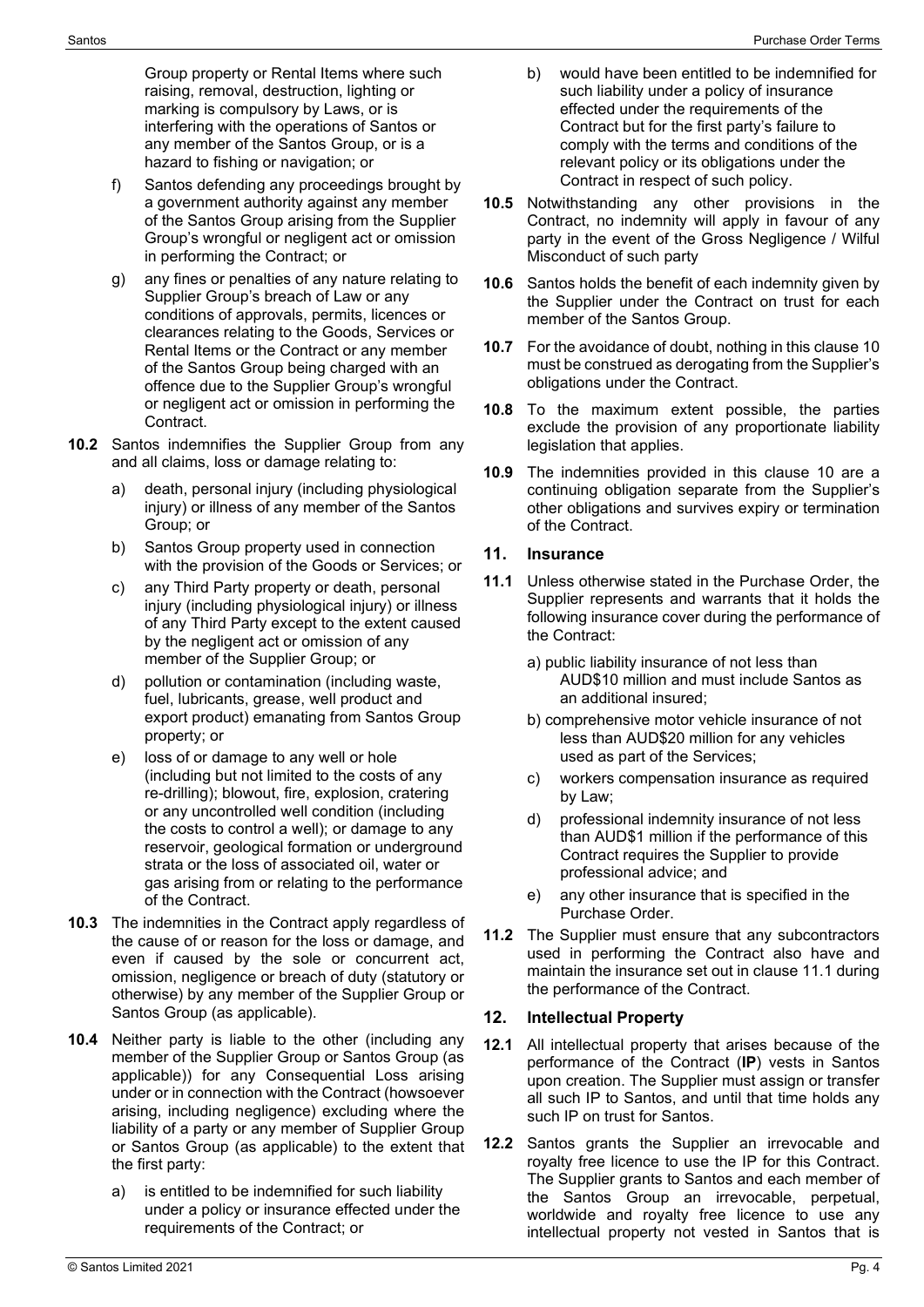**12.3** The Supplier indemnifies Santos and each member of the Santos Group against any claims made by Third Parties in respect of any alleged breach of intellectual property relating to the performance of the Contract or Santos' or the Santos Group's use of the Goods and Services pursuant to the Contract.

## **13. Confidentiality**

- **13.1** The parties must not disclose information belonging to one party which is disclosed to the other party under this Contract and which is not already known by the other party and is not already in the public domain (**Confidential Information**) to any Third Party or use or reproduce it other than for the performance of the Contract, other than:
	- a) as required by Law;
	- b) to their own employees or contractors that are required to access the Confidential Information in order to perform their obligations under the Contract;
	- c) to any potential investor, or to a financial institution from whom a party is seeking finance, provided they are bona fide in their intentions and have provided a similar undertaking of confidentiality to the disclosing party.
- **13.2** The parties must always safeguard the Confidential Information, and when the Contract ends, the parties must return the Confidential Information if requested by the disclosing party.

### **14. Data Security**

The Supplier must:

- a) comply with all Santos Group data security requirements in respect of access to and use of data as advised by Santos Group, in addition to any statutory obligations relevant to data security;
- b) prohibit and prevent any Supplier Personnel who does not have the appropriate level of security clearance from gaining access to Santos Group data;
- c) use reasonable endeavours to prevent any unauthorised person from gaining access to Santos Group data. However, if there is any situation involving:
	- (1) accidental loss or destruction of, or unauthorised disclosure of or access to, Santos Group data; or
	- (2) a cyber security or data security breach on any system (including those of its subcontractor or sub-suppliers) used in connection with the Goods or Services which has or may impact Santos Group data;
	- the Supplier must:
	- (3) report such incident to Santos without undue delay;
- (4) mitigate to the extent practicable, any individuals or regulators regarding the incident, as directed by Santos;
- (5) if applicable, cooperate with Santos or any member of the Santos Group in providing any notices to individuals or regulators (as applicable) regarding the incident, as directed by Santos or any member of the Santos Group; and
- (6) cooperate and must ensure that each member of the Supplier Group cooperates with any investigation into the incident that may be subsequently undertaken by Santos or any member of the Santos Group (including in consultation with any data privacy authority (if applicable)).

### **15. Santos Policies**

- **15.1** The Supplier must, in the performance of the Contract:
	- a) comply with all Laws including privacy, environmental, health and safety Laws;
	- b) comply with Santos' published policies or its own policies of the same or higher standard;
	- c) immediately notify Santos of any incident that is notifiable under environmental, health and safety Laws;
	- d) provide Santos with a copy of any incident investigation report and evidence that it has revised risk control measures so as to maintain, so far as is reasonably practicable, a work environment that is without risk to the environment, health and safety; and
	- e) allow Santos to monitor the Supplier's systems, work practices and procedures.
- **15.2** If requested to do so by Santos, the Supplier must remove from Site and any involvement in the performance of the Contract any Supplier Personnel whose acts or omissions cause the Supplier to fail to comply with the Contract, and the Supplier shall provide replacement Personnel at its own cost. The Supplier must not replace or withdraw any key Personnel as set out in the Purchase Order (if any) without Santos' consent.

# **16. Reporting**

- **16.1** The Supplier must provide Santos, when requested, progress reports and/or a detailed program about the stages of performance under the Contract, information to support or justify any element of the Price, applicability of any excise, duties and taxes, quarterly reports on the emissions of greenhouse gases and energy usage relating to such performance, and any information about the Supplier's employees and contractors relating to health and safety.
- **16.2** Santos (or its nominee) may for any reason request an audit of the Supplier's compliance with the Contract. If this occurs, the Supplier must allow Santos access to its premises and any Supplier Group Personnel to conduct any audit.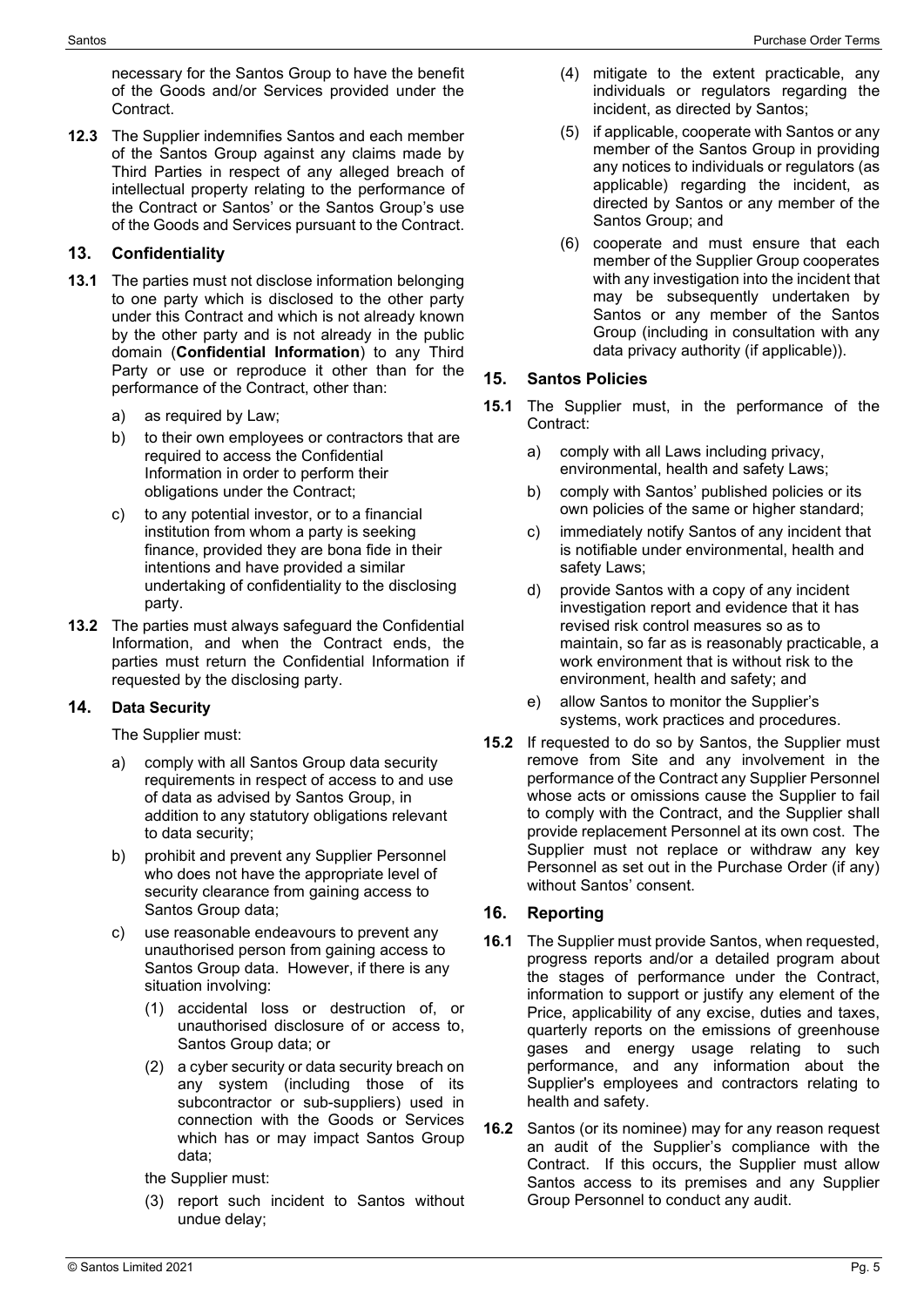#### **17. Force Majeure**

- **17.1** If a party cannot carry out its obligations (wholly or in part) under the Contract due to Force Majeure they must give written notice to the other party which details the Force Majeure Event, the specific obligations the affected party cannot perform, the estimated duration of the Force Majeure and steps taken or planned to mitigate or abate the Force Majeure.
- **17.2** Provided a compliant notice is provided under clause 17.1, the affected party's obligations under the Contract are suspended to the extent they are prevented or delayed by the Force Majeure. The affected party must take all reasonable steps to remedy the Force Majeure to the extent practicable, resume performance of its obligations as soon as reasonably possible and mitigate any loss suffered by the other party as a result of the affected party's failure to carry out its obligations under the Contract.
- **17.3** If the Force Majeure event continues for more than 30 consecutive days Santos may at its sole discretion terminate the Contract by written notice to the Supplier.

#### **18. Termination**

- **18.1** Santos may terminate the Contract in whole or in part immediately by written notice if:
	- a) subject to Law, Santos becomes aware that the Supplier is unable to pay its debts when they are due;
	- b) subject to Law, the Supplier is involved in any insolvency proceedings or equivalent processes;
	- c) the Supplier ceases to carry on business;
	- d) there is a change in control of the Supplier;
	- e) the Supplier or Supplier Group, in the reasonable opinion of Santos, is endangering anyone's health or safety;
	- f) the Supplier or Supplier Group is in breach of the Law, including any anti-bribery, export control, anti-money laundering, modern slavery or sanctions regulations; or
	- g) the Supplier or Supplier Group materially breach the Sitework Conditions.
- **18.2** If the Supplier breaches a term of the Contract or fails to perform the Contract, Santos may give written notice requiring the breach to be remedied within 7 calendar days. If the breach is not remedied within these 7 days, or where the breach cannot reasonably be remedied within these 7 days and the Supplier does not commence the remediation of the breach within that period and diligently pursue the remediation, then Santos may elect to terminate the Contract and recover its losses that arise from such termination, including having any Goods, Rental Items or Services (as applicable) supplied by another supplier on an expedited basis.
- **18.3** Santos may terminate the Contract for convenience at any time, in its sole discretion, by providing 30 days written notice to the Supplier. Upon receipt of

such notice, the Supplier must seek to minimise any costs or losses arising from such early termination. Santos will pay that part of the Price for any work completed up to the date of termination, and for the cost of materials and equipment properly ordered by the Supplier for the purpose of supplying the Goods, the Rental Items or the Services (as applicable) and which the Supplier has paid or is legally bound to pay. Santos is not liable for, and the Supplier releases Santos from, any other loss or damage suffered by the Supplier as a result of the early termination.

**18.4** Termination of the Contract does not affect any accrued rights or remedies.

#### **19. Business standards**

- **19.1** The Supplier represents and warrants that it is familiar with and has expertise regarding all applicable export control Laws and international shipping practices and confirms its obligations to Santos to monitor and screen all suppliers, shippers, subcontractors, and other parties and entities, including banks and vessels, which Santos designates or the Supplier interfaces with, selects, or uses during its performance under this Contract for compliance with the requirements of all Laws. The Supplier must promptly alert Santos to any violations or apparent violations of all applicable export control Laws. The Supplier must comply fully with the terms and conditions of any relevant export licences obtained by or for Santos.
- **19.2** The Supplier must ensure that it and any member of the Supplier Group (to the extent practicable) will comply with all applicable Laws pertaining to modern slavery (which is deemed to include forced labour, human trafficking and child labour) and take appropriate steps to meet international standards around modern slavery where these set a higher standard than domestic Law.
- **19.3** The Supplier must and will ensure that any member of the Supplier Group do not take nor will take any action in furtherance of the giving of anything of value or payment to a government official or anyone else, directly or indirectly, to obtain any improper advantage or influence official action.

#### **20. General**

- **20.1** The Supplier is an independent contractor. This Contract does not create a joint venture, trust, employment, agency or partnership relationship.
- **20.2** The Supplier must not assign or novate any rights, obligations or liabilities under the Contract, including by way any change in control of Supplier except with the prior written consent of Santos. If the Supplier subcontracts any of its obligations under the Contract it will remain liable in full for the performance of the Contract.
- **20.3** No exclusive relationship exists between Santos and the Supplier.
- **20.4** The Supplier must not make any public announcements in relation to this Contract.
- **20.5** Any variation to the Contract must be agreed in